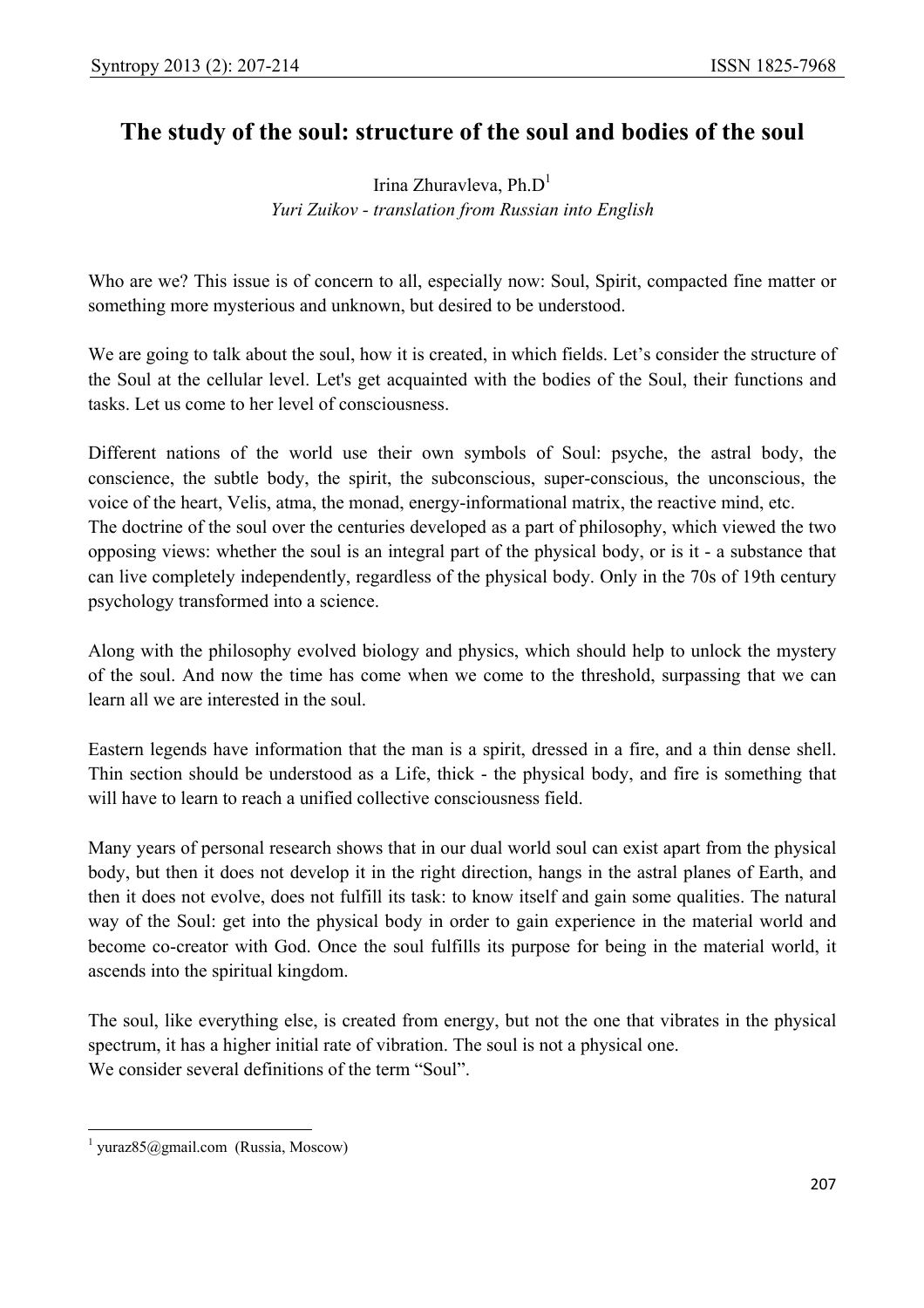"I tend to define as a reasonable soul, radiant form of energy. The soul immediately after death suddenly feels a change, because it is no longer burdened by it own the temporary body to the brain and central nervous system "(Michael Newton "Soul Purpose. Exploring life after life". / Trans. From English. K.Hayrapetyan ., St. Petersburg.: The Future of the Earth, 2004.-328p.)

In modern psychology, the manifestation of Soul is referred to as the stimulating effect of the superego (ethically conscious element), which led to serious errors in the understanding of its nature and the practical and theoretical activities.

German physicist and mathematician Gottfried Wilhelm Leibniz (1646-1716) sometimes addressed to metaphysics. In his work "Monadology" Leibniz expresses the view that everything is composed of monads, which, although they are mutually independent, yet comes in advance as expected, it confirmed the correctness of the research of other scientists and esoteric world.

Nobel Prize-winning Australian psychologist John Carew Eccles (1903-1997) in his most recent work has repeatedly stressed that the psyche (soul) exist independently of the brain of the physical body.

Soul - an immaterial part of man - so say the representatives of many religions, or rather to say - is the result of synthesis of various units of energy and information.

"The soul (Medes) - one of the two main components of the human, energy-informational manifestation of life, where the second is the main constituent part - it is the physical body." Janis Kalns "Soul. First book" Publishing - Latvian Centre of mediums "Laya", Riga, 2006)

The soul of man - is a five-dimensional ball-star tetrahedron, containing countless four-dimensional сones with information of sub-personality in its mind, which correspond to its previous incarnations (the evolutionary links), when it was the plants, animals and humans. Since the structure of the Soul includes four-dimensional cones of Selves of all members of the family of this man, and a great number of its sub-personalities of twins and triplets. (E.Vselensky, L.Vselenskaya, International Center of the Cosmic Mind- Merkaba-Universe, Part 2. Cosmic Bioenergetics - higher academic education in energy information exchange Toolkit, Moscow ICCR, 2005.").

Perhaps, in my opinion, the most important definition was given by mediumistic contact with the essence of Jesus: "Every lifestream is an individualization of God. Your true God-given individuality permanently fixed in the spiritual self, often referred to as the I AM Presence. When your lifestream decided to go down into the material universe for knowledge of life at this level of God's creation, he created an extension of itself, which has become a Soul. Spiritual Self created a spiritual soul of his energies, but in the process, the energy of the soul were lowered in vibrations. Soul energy vibrating at a slightly higher level than the energy of the material universe. Therefore, we can say that the soul can enter into the world, but it is not of this world, and this means that it was not created from the energy of the world. The physical body is composed of the energies of the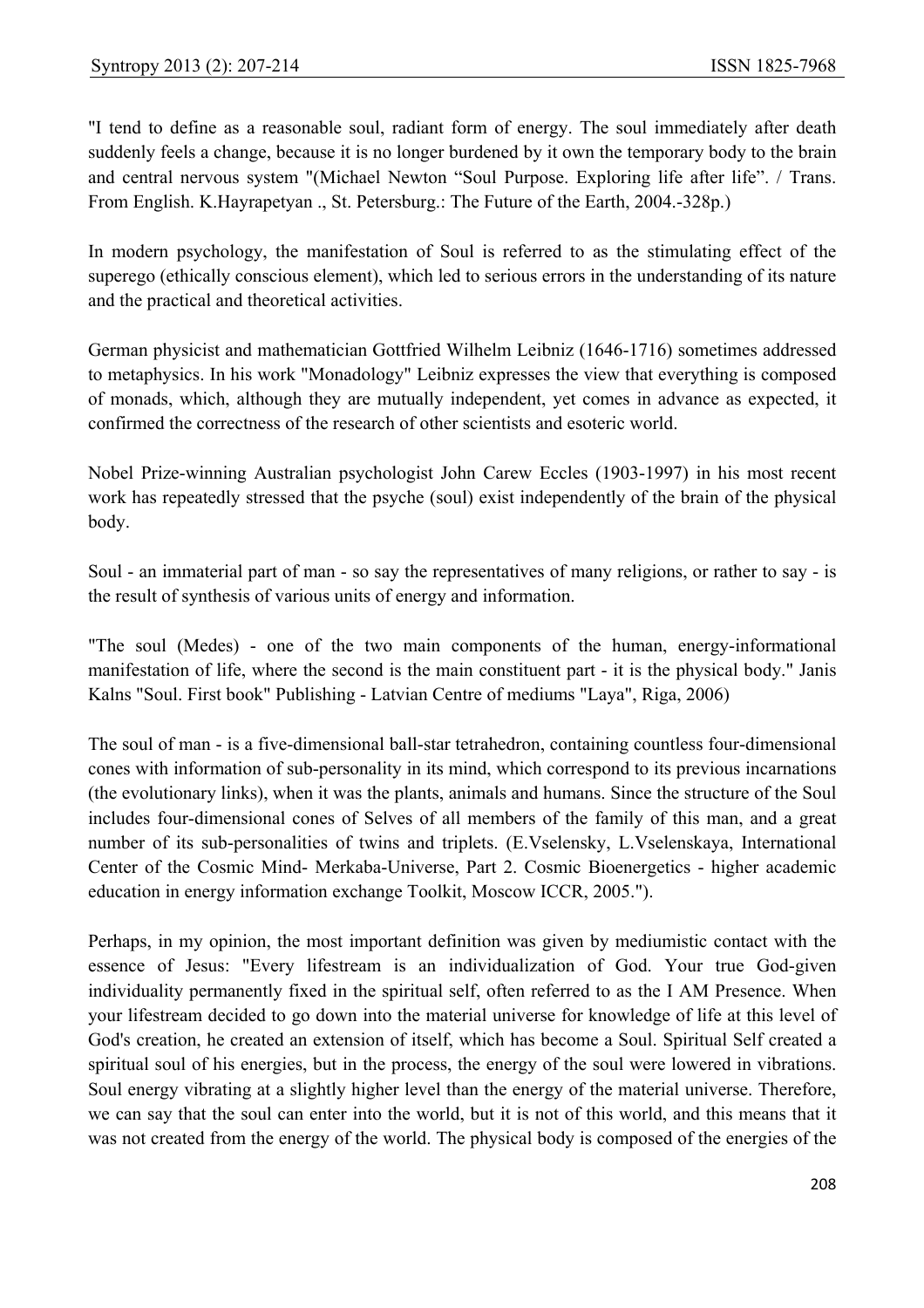material universe, but the soul is just a physical body, as well as the driver gets in the car, without becoming part of it.

While the spiritual self is constant and is influenced by the energy of the material world, the soul is not constant. Soul - a place of your free will, and therefore, you make choices at the level of the soul. When the soul descends into the material world, it is possible to fall into a lower state of consciousness. When this happens, the soul can forget their spiritual origin and even their spiritual identity and personality.

We can say that the soul is in the physical body, but you must be careful not to impose a linear interpretation of this statement. Life is more than any state of consciousness, the energy field. So you cannot just enter the soul in a specific location in space and time. In other words, the soul is not limited in time and space as the physical body. So it would be correct to say that there is an energy field that surrounds the physical body and that the soul is a part of this field. " Now consider the process of creation of the soul.

The soul is created "by collecting the energy required quality. Take one energy that meets the appropriate parameters, and a very small amount, and is joined by another small amount of energy the next, and then wait for when they join hands under certain conditions. Waiting for the one to the other will grow. Then take the following amount of energy and is coupled to the first two, dock, support mode and then waiting for it will grow. It is very tedious work that requires precision jewelry. And by the time the process is stretched for a long time because you have to increment a lot of energy, a lot of pieces, or more precisely - composites. This is a very delicate components that require careful attention to itself and a long dock. Due to the fact that in this way the soul to grow for a long time, tried a different way of creation - not by laboratory methods, and passed through the natural layers of the Earth. Therefore there were souls animal soul, reaching through the form of animals. This method accelerates the growth of the soul, but on the other hand, such souls subsequently develop longer. And the soul progresses, gaining separate qualities, creating a unique composition. One soul is created nine years of space. One cosmic year is approximately equal to one billion Earth years.

 If we talk about the initial moment, then in design and quality are all souls are the same. But they laid a piece that gives them focus on individuality. And the soul progresses, gaining separate quality, creating its own unique flavor.

There are no same souls but only similar. And they are used in similar processes for the production of a single type of energy. When souls are preparing for the realization of one nation, then pick them up on the likes of energy parameters, and instill in the body that have the same "thin" design, which is precisely the time between a nation provides the same type of energy. Therefore, at the moment of the soul belonging to the same nation, the same, but only identical to the initial moment of creation of the nation. And then, in accordance with the program of life, there is time between the qualities of character and individuality of each soul. Every nation has its own direction of development, one more than one, the other - the other. One nation has more of certain qualities, the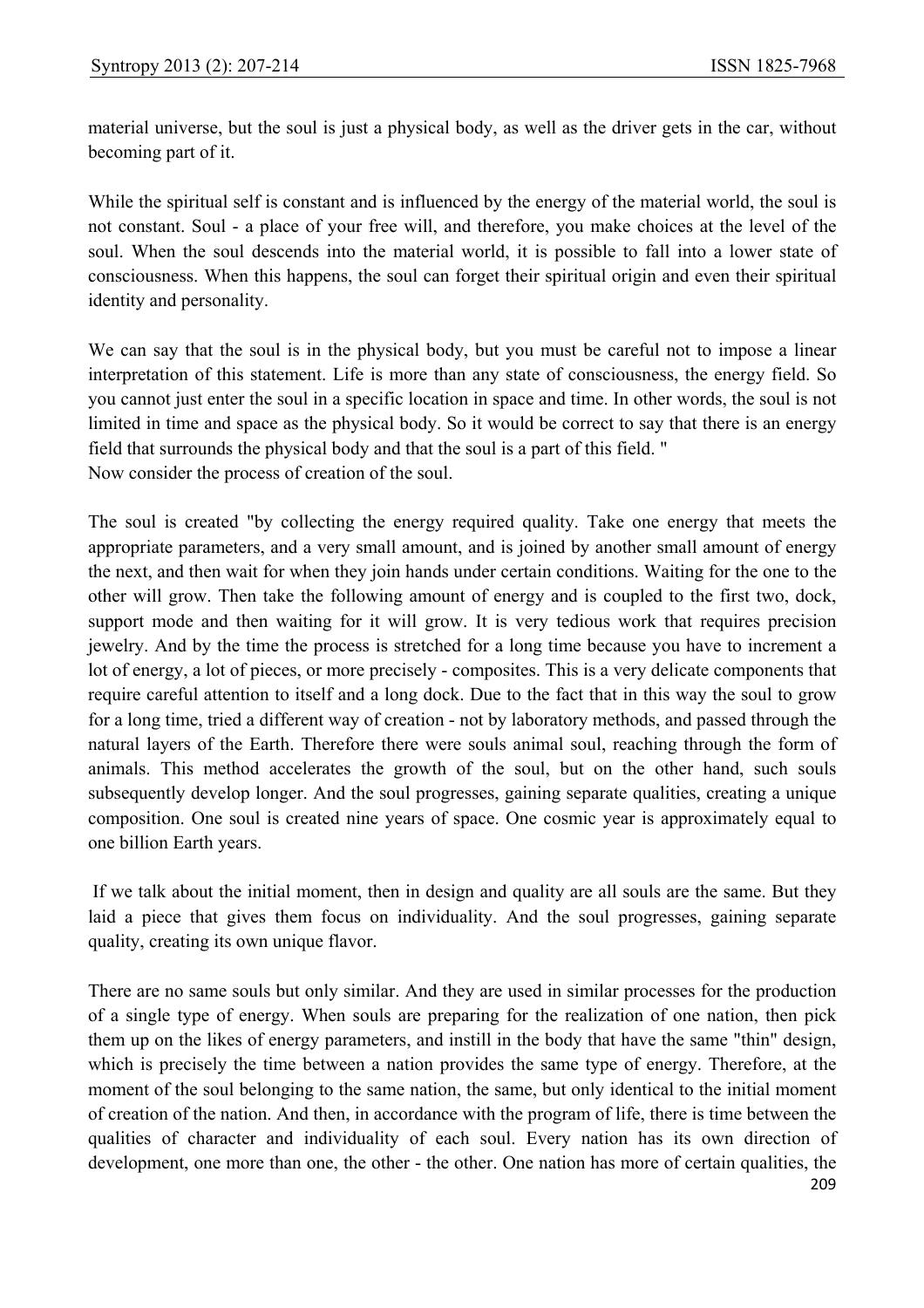other - the other, so at this level of quality and constructively souls belonging to different nations, different from each other.

The following information was revealed through the message of mediums and strengthened personal experience of being in an altered state of consciousness in the higher layers of the vibration.

There are certain laws that are building a new soul. From the initial moment of creation soul lives, because if it is not alive, it cannot be grown within nine cosmic years. That is, the soul is created immediately and spiritualized. This is the great mystery that only the Soul Creator knows.

Creator creates souls, but he has assistants - Highly Light Essences - Space parents - personality in the Angels, which in different fields (the Shekinah, the Elohim, the Quadrille-5 and others) create Light of every Soul, using sound, paint and special energy. Before the soul is created, the parents agree with the Creator of her destiny. Lay special energy pattern for the task of the Soul. This is the power of the soul and its attributes. Soul Creation is great responsibility. During the creation of the soul is born sound - the original name of the soul. Cosmic Parents have the appropriate names and related to the fields of creation and the creation of Souls.

In our presentation we will not detail the characteristics of the fields and the names of Light Beings involved in the creation of the souls, especially the qualities and attributes of the soul, indulge Cosmic Parents. In the time of creation of the soul it is endowed with 21 aspect of divinity, but not all aspects of the soul going to the embodiment to the Earth, she takes with her, but three remain in the higher worlds.

Form of the matrix of every soul of man depends on his development, so all of it is different. The souls of man, just made, all the same, to be exact - they are all empty. The cells of the matrix are not filled. Initially, the soul, coming from the fields of creation, have just a few volumes with the same amount of vitality. At the time of all Souls are standard. Only development makes them all different. It is the quality of the produced energy soul give a different direction in development. Figure, as the code expresses the required quality and quantity required for a given cell, as well as a numeric code is important for us.

The reason is that in the creation of the soul in its design lays one particular particle, which gives the soul a certain kind, but it is inherent, the direction of development. This is a very tiny particle that is only to ensure that all souls are individual, that is, gives originality soul through her chosen direction of development. Therefore, it is thanks to this particle, all souls are unique and individual. They get the ability to change and improve in the desired direction.

There are, however, several points of contact or communication lines, through which the soul in contact with the body and expresses herself through it. Some of these points of contact - this is what many spiritual teachings are called "chakras".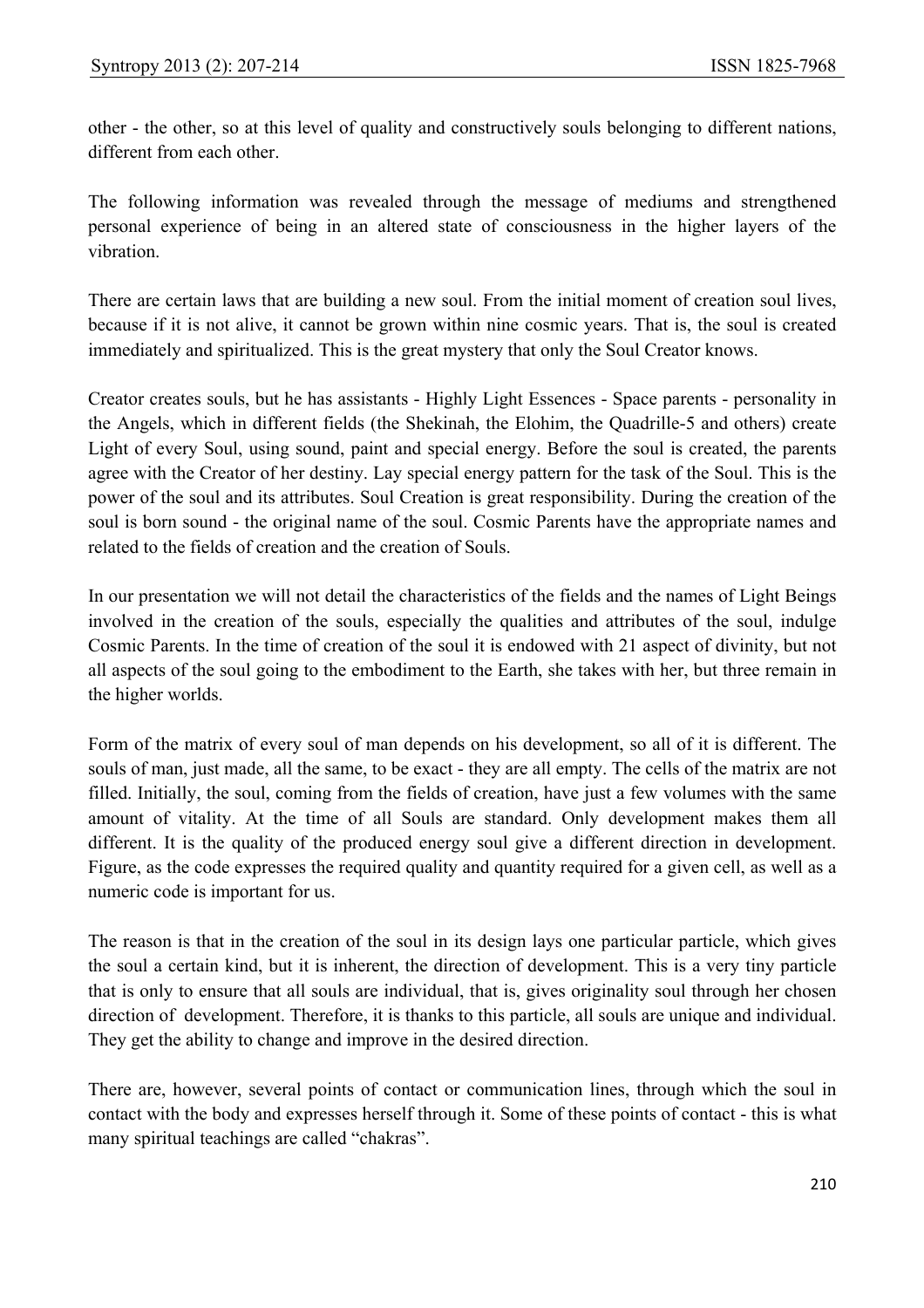In the process of evolution of body and soul accumulating shell of consciousness.

The four lower bodies of the soul corresponding to the four forces of the Father, the Son, the Holy Spirit and the Mother. Father corresponds to the body of identity, the Son corresponds to the body of thoughts, Mother conforms to the body of feelings, and the Holy Spirit corresponds to the physical body. If the soul is not balanced all four of his lower body, it is attached to the material world. If the soul is balanced the physical body, and the other three are not, it can remain attached to the world of the senses. If the soul has balanced physical and emotional body, it can remain attached to the world of thought, and if it has balanced the three lower body, it can stay tied to the level of identity. We need to realize that the four different levels of the material universe, separated from each other only by the frequency of vibration.

Four levels of the material universe coexist in the same space. The only difference is the difference in vibration. Because the human mind has the ability to manipulate of the light of God, it can increase or decrease the vibration of light. It is important to remember that people are able to change the vibration of the material world, so that they were in keeping with the vibrations of other worlds.

Explore instruments that determine the human body's biological field, souls have not yet managed to anyone. Only a thin vision plan shows the purity of the third eye and the frequency of these bodies, their location, the level of the flue (no bindings), color and sound, energy fullness or energy drain.

It is time to understand the cellular structure of our Soul. Let us consider the main elements that make up the soul at this level.

The material described below is based on the analysis of the information from the book written by Janis kalns as mentioned above and own experience in dealing with self-soul and the Supersoul. The main component of the physical body - the cell, and the main part of the Soul - megaston. Number of megastons more than more developed soul. This number is unstable and constantly changing. Sizes range from 0,0000000001mm to 5 mm in diameter. Its value depends on the mass of the physical body and of its megastons. In adults it depends on the mass of the body, since it is necessary to megastons filled the whole body. If we talk about the weight of the soul, it is determined by the number of megastons. The soul is more developed spiritually at a time when the number of megastons more, regardless of the quality of information stored in them.

About 500 megastons weigh between 0.5 and 1 grams.

2 million megastons, 14-25 grams, respectively.

Megaston's shell provides the necessary environment for all processes in the megaston. She is a function of the screen where it can visually display the information about events in the past, present and future, and to transform it using the information obtained from parallel worlds.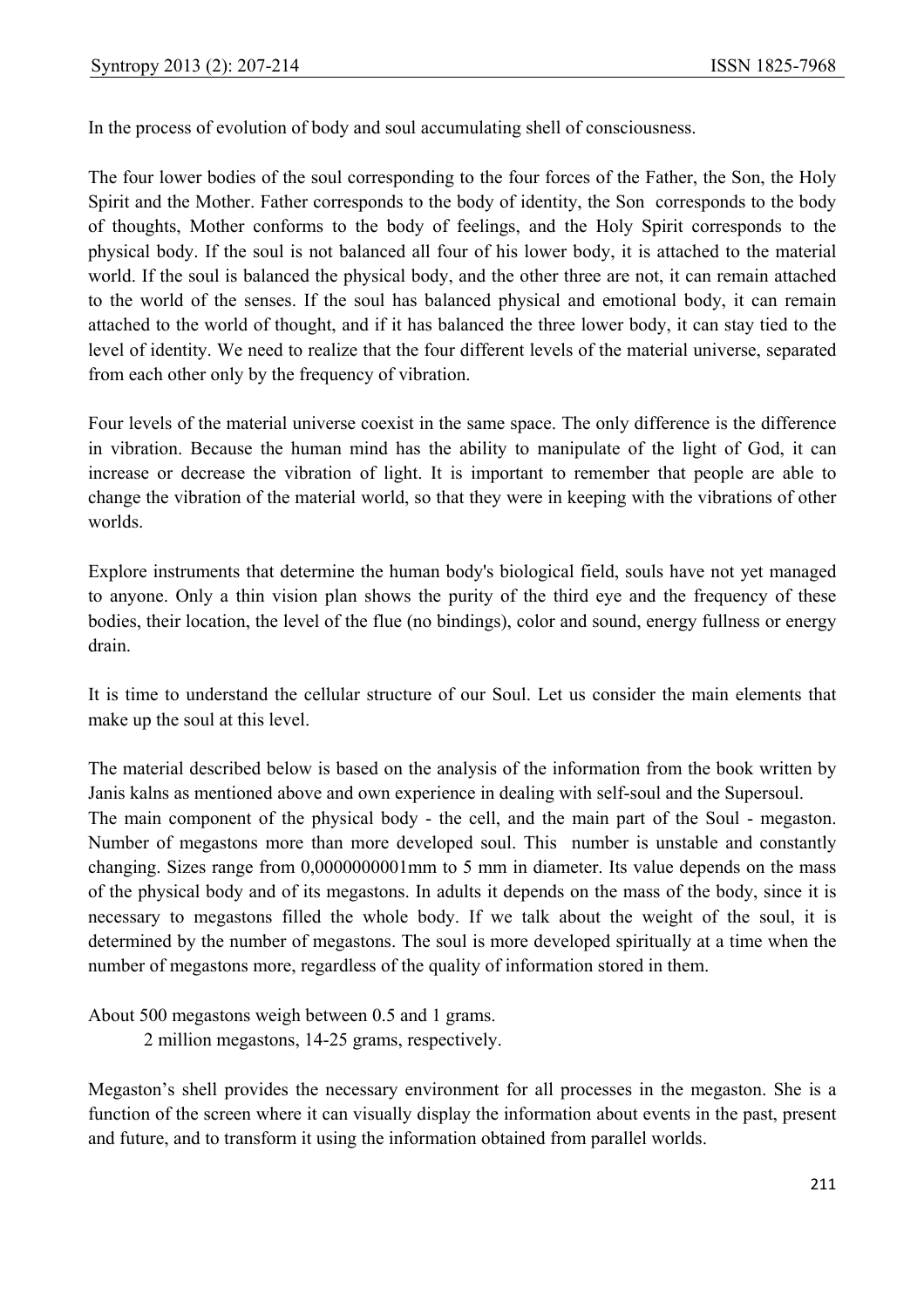The next component of Megaston is Nevon. These particles are compressed gas that ignited, and exploding can destroy megaston. This occurs when the nucleus Nevon receives relevant information from otanite. Otanite is a database of information accumulation of all the incarnations of the soul. The base consists of 18 thousand units of information, which can also be divided into even smaller particles: Mastiles, Mytrones, Alfers, almenovs, etc. The purpose and meaning of these particles, we will describe below, and now continue to study the function of compressed gas - and consider Nevon result in fire or explosion. This occurs when programmed in a very dangerous situation Otanite that could destroy both one megaston and cause a chain reaction. If such a danger begins programmed at the level of the physical body, the Nevon responsible for the burning of the physical body. The body is burned, and the clothes – not: "burn in hell fire" - the biblical words.

If megaston spoil the shell, then turn on the shield - mikrolon that protects Otan and its particles. Now consider the function of fine particles of otanite: mastiles. They are responsible for the proper placement of coils in the soul, and are involved in bringing the coils in order, if any deviation from the norm.

Next is Mytrons - they provide communication sessions between Mental systems, as well as any other galaxy in the physical plane. Mytrons are in megastons of whole soul, and provide connection to the higher worlds for each individual megaston and in cases where there is a division of Soul, and in this case, however, can provide a more specific relationship between megastons. Mytrons and megastons all can come together in a single transfer of information, thus increasing the transmission power.

Next particle - Alfers - 600 units of information in Otan. It forms the visual system of each megaston. The entire set of Alfers called 'Soul vision' - the two physical eyes and one eye of Soul. Next, almenoves - 960 units of information in the Otan, form the auditory system of each megaston. The entire set of Almenoves forms auditory system of the Soul.

And it must be said about Hustors and skanters.

Hustors perform the function of the battery energy, which is produced skanters for the needs of the physical body and soul in the case where the power supply is the total energy of the field stop. It is used just in cases when there is an attack on the astral plane to the soul. You may ask, where is the energy of skanters? Skanters generate energy, excitement for which is taken from a common energy field of the universe, the energy they generate 1.5 times more than they receive and forward it to the hustors. This explains the phenomenon of "free will of the soul" and granted us the opportunity to surpass the Creator in his creation today. The alignment of the soul, the creator of a well thought out mechanism for its energy future creations, but rather the creation of new and bringing them to himself. It is also the fact that skanters consist of an inner and outer pair of skanters, rotating in opposite directions, they provide a balance of megastons in spirals. Skanters moving speed comparable to the speed of light (300 000 m / sec.). Megastons move with great speed spiral and instantly deliver information to helium.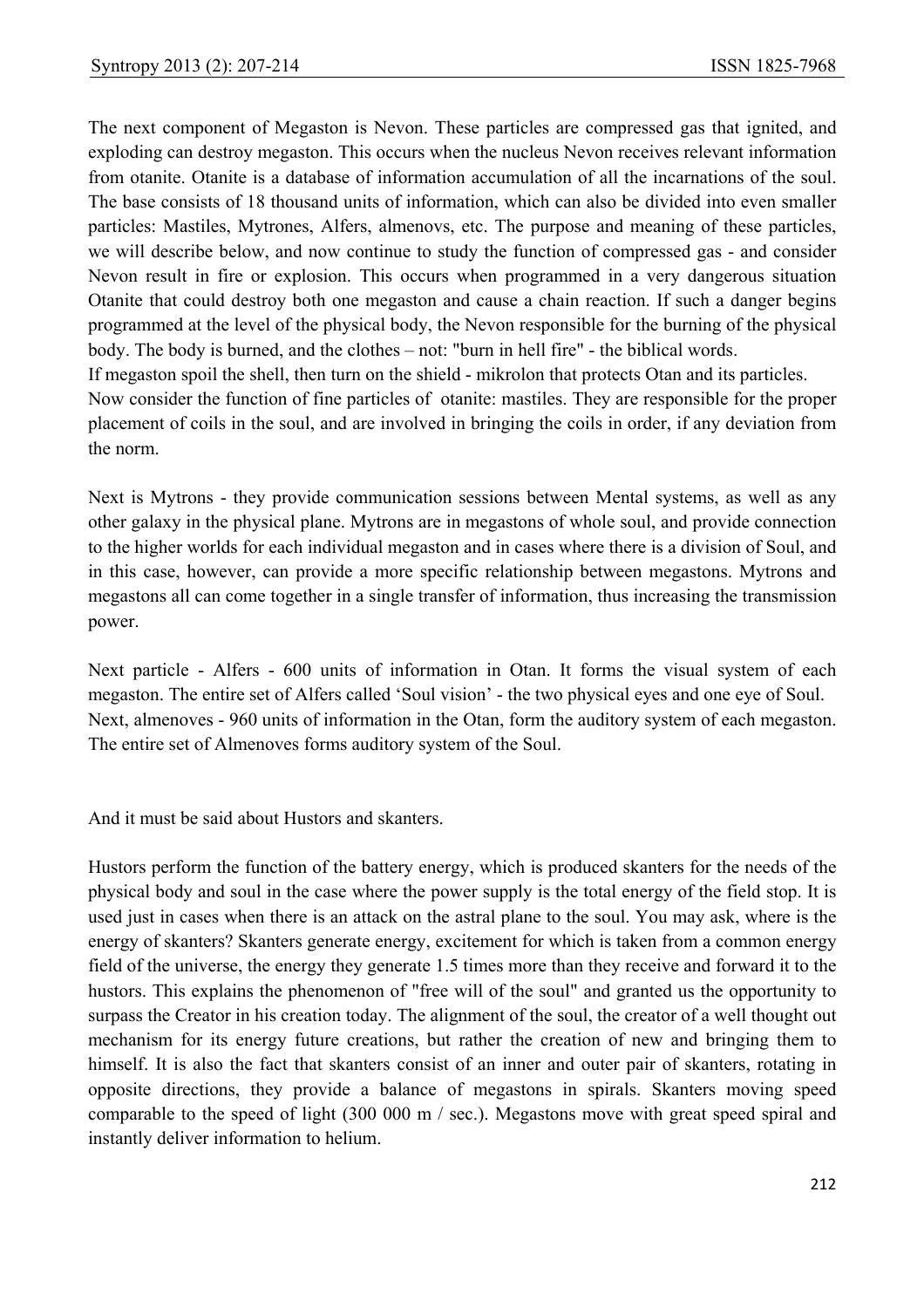"Think Tank" system of the Soul is Helium. This system is a major center of information processing that is stored in the matrix of the Soul. Helium is composed of a spiral of megastons and Mathon. Soul is a spiral of swirl megastons provides moving in the universe with great speed and the ability to instantly transmit the information to the physical body, even at a distance of millions of light years.

Mathon - the core of the soul brain system, and it is forming from mastilas that are responsible for the proper placement of coils in the Soul, as well as participate in bringing the spirals in the order in case of deviation from the norm.

The objectives of Mathon is:

- − To filter all incoming and outcoming information;
- − Support all the processes of life in the soul;
- − Organize all of its functions;
- − Send and receive information at unlimited distances.

Mathon exactly is meaningful only if the "brain" system of Souls no megaston which is reprogrammed. Otherwise, it can be said that the "brain" system of soul is sick.

Gel spiral of megastons performs protective functions of Mathon. In megastons this helix in concentrated form is the most important information of all megastons in the Soul.

The magnetic field of soul is called "Asimoda", and it formed by a bilateral group of imods and Fromes. The number of spirals in the soul depends on the number of megastons. For example, 5000 megastons form 2.5 thousand spirals; 10 million megastones - 5 million spirals.

Megastons bundled in spirals. This procedure organizes Helium by certain characteristics:

- − Spiral of megastons responsible for maintaining all the vital processes in the physical body;
- − Helium in which a high-level information is programmed to perform specific tasks, and the information is or has manifested in the life of a talent or for some reason have not yet used. They operate at the mental level of Body Soul:
- − Helium responsible for a person's emotions and they relate to the emotional body of the soul;
- − Helium, which has all the information on how to save the soul and the physical body from the different nature of attacks on this level is a link with the spirit;
- − Helium, which has and continues to accumulate all the information about the current life, work, expressed the thoughts and words. All information without exception - the connection of the soul with the body identification.

In case of a break spirals there are problems in the transmission of information, these problems manifest as various diseases.